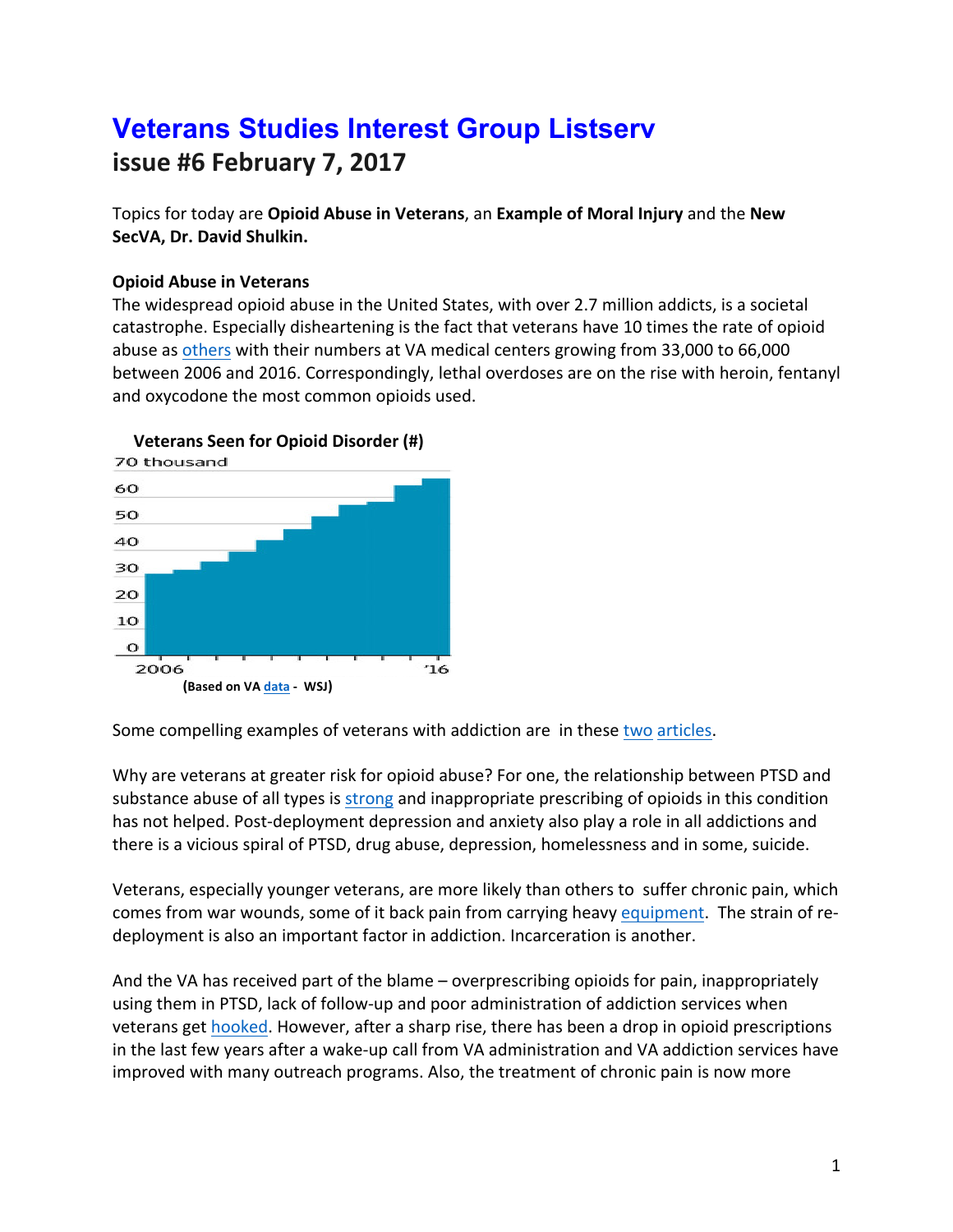careful with drug-free lifestyle type approaches coming to the fore though chronic pain remains a most difficult condition to treat.



**Drug Prescriptions in the VA (#)** 

The treatment of addiction in veterans as in others is most importantly lifestyle/social/overall health/motivation interventions. Motivation counseling, exercise programs, family counseling, yoga, mindfulness, outside support and self-help groups (the Alcoholics Anonymous approach) are [effective](http://www.mentalhealth.va.gov/MENTALHEALTH/res-vatreatmentprograms.asp). Medications are also used, including Methadone and Buprenorphine, which (almost) block the pleasurable feelings of opiates and Naloxone for overdose.

For veterans, of course, it is important to treat underlying post-deployment problems, most notably PTSD where a variety of treatment interventions are tailored to treat the PTSD/addiction combination, and to be aware of cultural issues for veterans and their families. As in other conditions it may be difficult for veterans to accept that they have a problem.

Unfortunately, the results of treatment are disappointing with relapse in  $40-60%$ . The powerful brain changes that occur with addiction (diminished responses of brain chemicals associated with pleasurable feelings and a need for drugs to bring them out) do not reverse easily and make treatment difficult.

On the other hand, in the face of these brain chemistry changes, experts in the field such as the Director of the National Institute for Drug Abuse, also say that drug addiction is a "disease of free will" and will (with help) can overcome addiction and in fact reverse brain changes. Also encouraging is what happened after the Vietnam War: It was estimated that 10-15% of Vietnam troops suffered from heroin addiction but within a year of returning home only 5% of these veterans were re-addicted.

Websites with information, treatment and help centers for opioid addiction are the VA's, here, and the National Institute on Drug Abuse here.